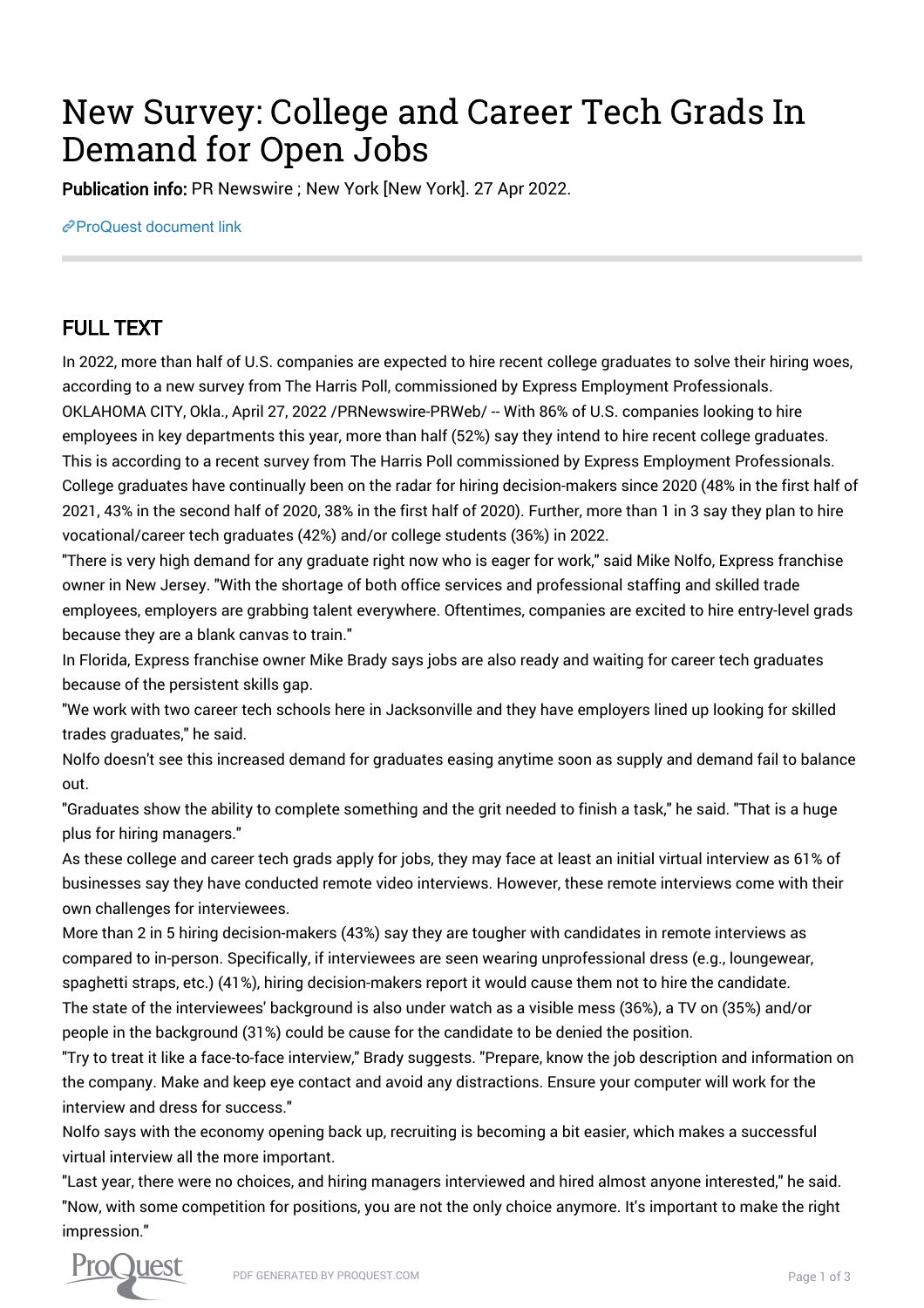The labor market is ideal for these new graduates, and they should take advantage of this kickstart in their career paths, according to Express Employment International CEO Bill Stoller.

"With higher wages and more demand for their talent than many previous generations, we congratulate the Class of 2022 and look forward to seeing their impact on the workforce," he said.

Survey Methodology

The survey was conducted online within the United States by The Harris Poll on behalf of Express Employment Professionals between Nov. 10 and Dec. 2, 2021, among 1,009 U.S. hiring decision-makers (defined as adults ages 18+ in the U.S. who are employed full-time or self-employed, work at companies with more than one employee, and have full/significant involvement in hiring decisions at their company). Data were weighted where necessary by company size to bring them into line with their actual proportions in the population. \*\*\*

If you would like to arrange for an interview with Bill Stoller to discuss this topic, please contact Sheena Hollander, Director of Corporate Communications and PR, at (405) 717-5966.

About Bill Stoller

William H. "Bill" Stoller is chairman and chief executive officer of Express Employment

International. Founded in Oklahoma City, Oklahoma, the international staffing franchisor

supports the Express Employment Professionals franchise and related brands. The Express franchise brand is an industry-leading, international staffing company with franchise locations in the U.S., Canada, South Africa, Australia and New Zealand.

About Express Employment Professionals

At Express Employment Professionals, we're in the business of people. From job seekers to client companies, Express helps people thrive and businesses grow. Our international network of franchises offers localized staffing solutions to the communities they serve across the U.S., Canada, South Africa, Australia and New Zealand, employing 586,000 people globally in 2021 and 10 million since its inception. For more information, visit ExpressPros.com.

## Media Contact

Sheena Hollander, Express Employment Professionals, (405) 840-5000, Sheena.Hollander@ExpressPros.com Twitter, Facebook

SOURCE Express Employment Professionals

CREDIT: Express Employment Professionals

## DETAILS

| Subject:                       | Workforce planning; Franchises; Hiring; Careers; Employees; Employment; College<br>graduates; Professionals; Chief executive officers; Employment interviews                                                                          |
|--------------------------------|---------------------------------------------------------------------------------------------------------------------------------------------------------------------------------------------------------------------------------------|
| <b>Business indexing term:</b> | Subject: Workforce planning Franchises Hiring Careers Employees Employment<br>Professionals Chief executive officers Employment interviews; Industry: 53311 :<br>Lessors of Nonfinancial Intangible Assets (except Copyrighted Works) |
| Location:                      | New Zealand; South Africa; United States--US; Canada; Australia; Oklahoma                                                                                                                                                             |
| Company / organization:        | Name: Express Employment Professionals; NAICS: 561311                                                                                                                                                                                 |
| <b>Classification:</b>         | 53311: Lessors of Nonfinancial Intangible Assets (except Copyrighted Works)                                                                                                                                                           |
| <b>Publication title:</b>      | PR Newswire; New York                                                                                                                                                                                                                 |